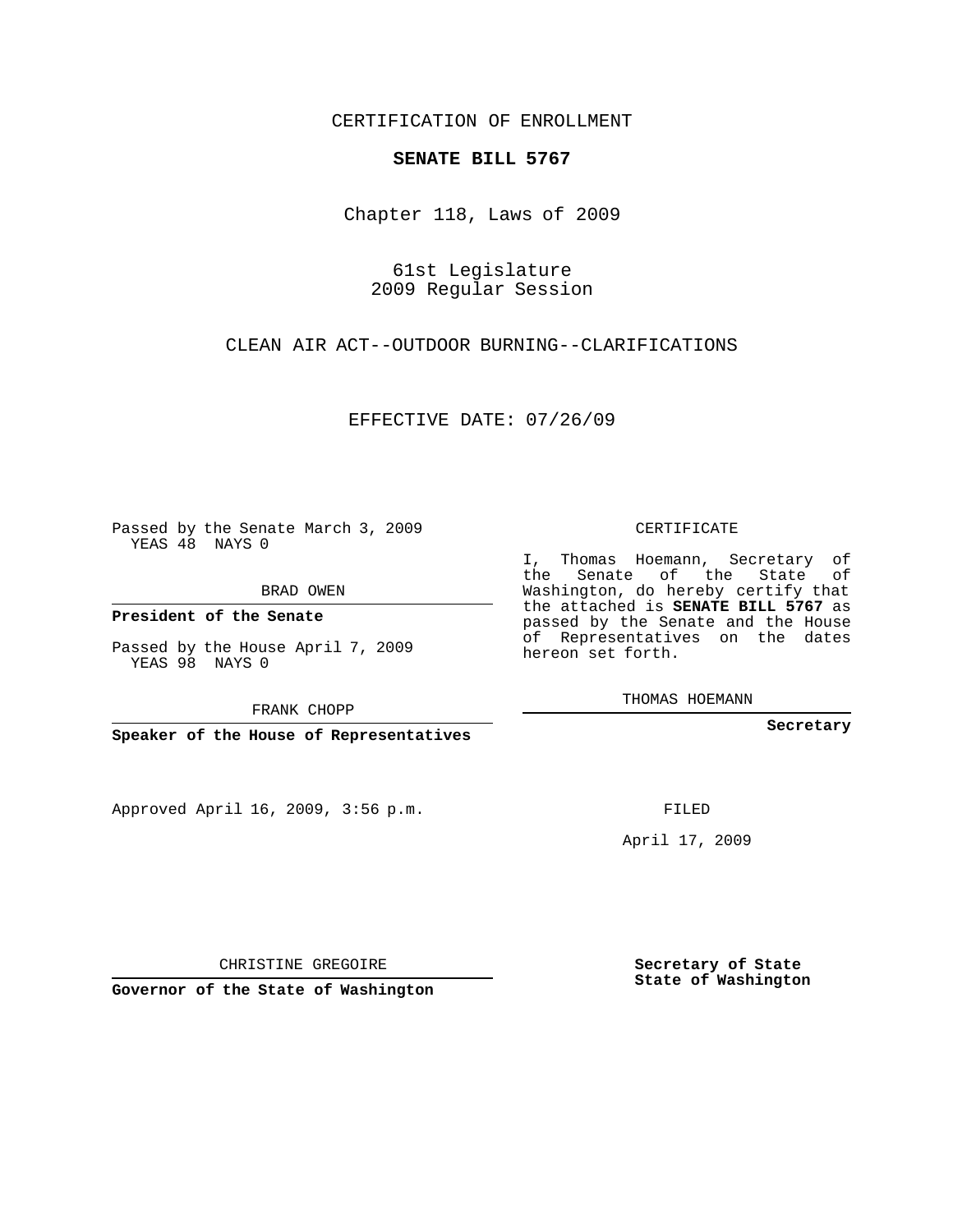# **SENATE BILL 5767** \_\_\_\_\_\_\_\_\_\_\_\_\_\_\_\_\_\_\_\_\_\_\_\_\_\_\_\_\_\_\_\_\_\_\_\_\_\_\_\_\_\_\_\_\_

\_\_\_\_\_\_\_\_\_\_\_\_\_\_\_\_\_\_\_\_\_\_\_\_\_\_\_\_\_\_\_\_\_\_\_\_\_\_\_\_\_\_\_\_\_

Passed Legislature - 2009 Regular Session

**State of Washington 61st Legislature 2009 Regular Session**

**By** Senators Rockefeller, Pridemore, Regala, and Shin

Read first time 01/30/09. Referred to Committee on Environment, Water & Energy.

 AN ACT Relating to nonsubstantive changes clarifying outdoor burning provisions of the Washington clean air act; amending RCW 70.94.775, 70.94.743, 70.94.755, 70.94.760, 70.94.765, 70.94.745, 70.94.750, 70.94.650, 70.94.654, 70.94.656, 70.94.660, 70.94.670, 70.94.690, 70.94.700, and 70.94.651; adding new sections to chapter 70.94 RCW; creating new sections; and recodifying RCW 70.94.775, 70.94.743, 70.94.780, 70.94.755, 70.94.760, 70.94.765, 70.94.745, 70.94.750, 70.94.650, 70.94.654, 70.94.656, 70.94.660, 70.94.665, 70.94.670, 70.94.690, 70.94.700, and 70.94.651.

BE IT ENACTED BY THE LEGISLATURE OF THE STATE OF WASHINGTON:

 NEW SECTION. **Sec. 1.** The purpose of this act is to make technical, nonsubstantive changes to outdoor burning provisions of the Washington clean air act, chapter 70.94 RCW, to improve clarity. No provision of this act may be construed as a substantive change to the Washington clean air act.

#### **PART 1**

#### **OUTDOOR BURNING--GENERAL PROVISIONS**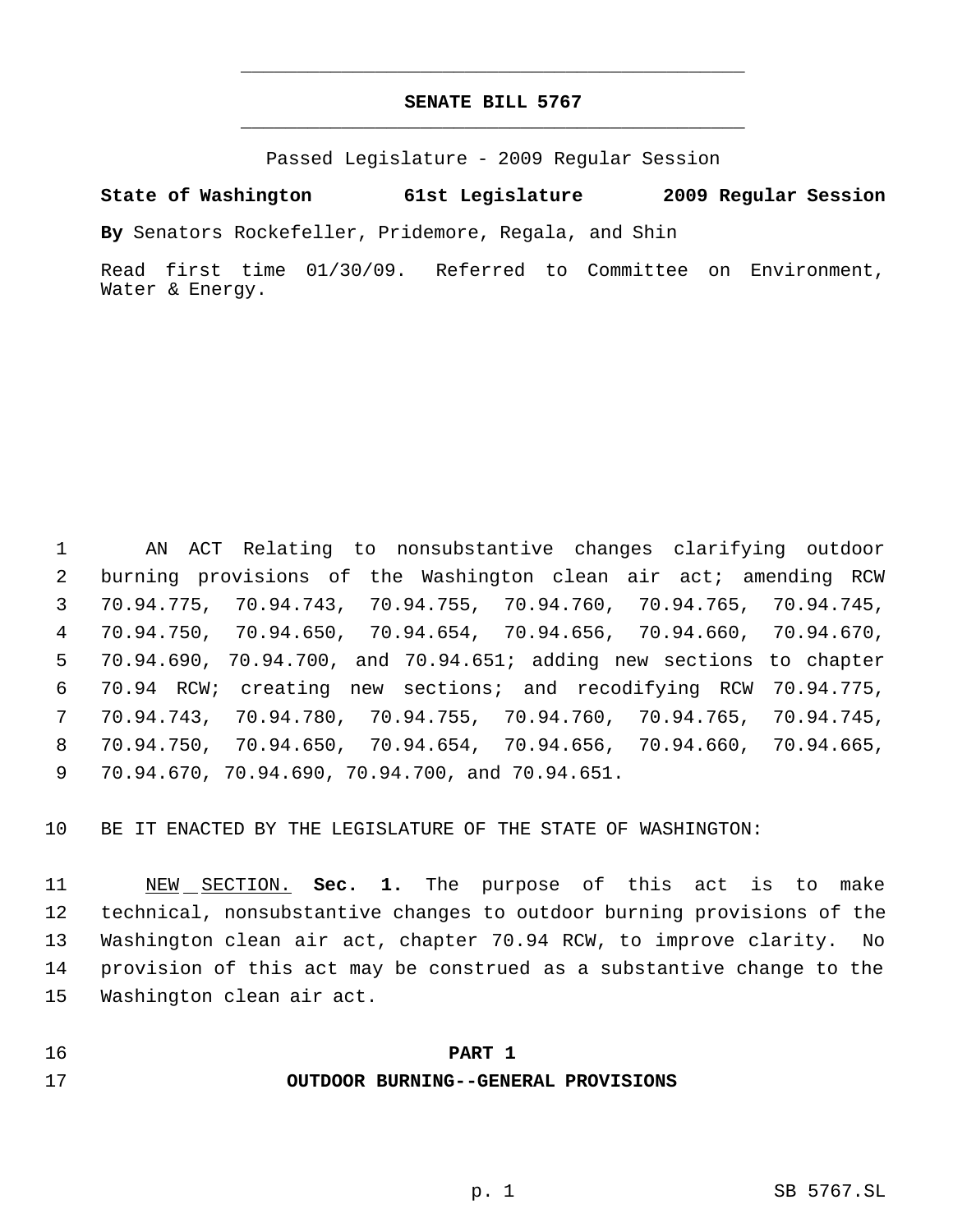NEW SECTION. **Sec. 101.** A new section is added to chapter 70.94 RCW under the subchapter heading "outdoor burning" to read as follows: As used in this subchapter, "outdoor burning" means the combustion of material of any type in an open fire or in an outdoor container without providing for the control of combustion or the control of emissions from the combustion.

 **Sec. 102.** RCW 70.94.775 and 1995 c 362 s 2 are each amended to read as follows:

9 Except as provided in ((RCW 70.94.650(5))) section 601 of this act, no person shall cause or allow any outdoor fire:

 (1) Containing garbage, dead animals, asphalt, petroleum products, paints, rubber products, plastics, or any substance other than natural vegetation that normally emits dense smoke or obnoxious odors. Agricultural heating devices that otherwise meet the requirements of this chapter shall not be considered outdoor fires under this section;

 (2) During a forecast, alert, warning or emergency condition as defined in RCW 70.94.715 or impaired air quality condition as defined in RCW 70.94.473.

 **Sec. 103.** RCW 70.94.743 and 2004 c 213 s 1 are each amended to read as follows:

 (1) Consistent with the policy of the state to reduce outdoor 22 burning to the greatest extent practical( $($ :

23  $(a+)$ ), outdoor burning shall not be allowed in:

24 (a) Any area of the state where federal or state ambient air quality standards are exceeded for pollutants emitted by outdoor 26 burning( $(-$ 

# $(b)$  Outdoor burning shall not be allowed in) ; or

 (b) Any urban growth area as defined by RCW 36.70A.030, or any city of the state having a population greater than ten thousand people if such cities are threatened to exceed state or federal air quality standards, and alternative disposal practices consistent with good solid waste management are reasonably available or practices eliminating production of organic refuse are reasonably available. ((In no event shall such burning be allowed after December 31, 2000,  $except - that - within - the - urban - growth - areas - for - cities - having - a$ population of less than five thousand people, that are neither within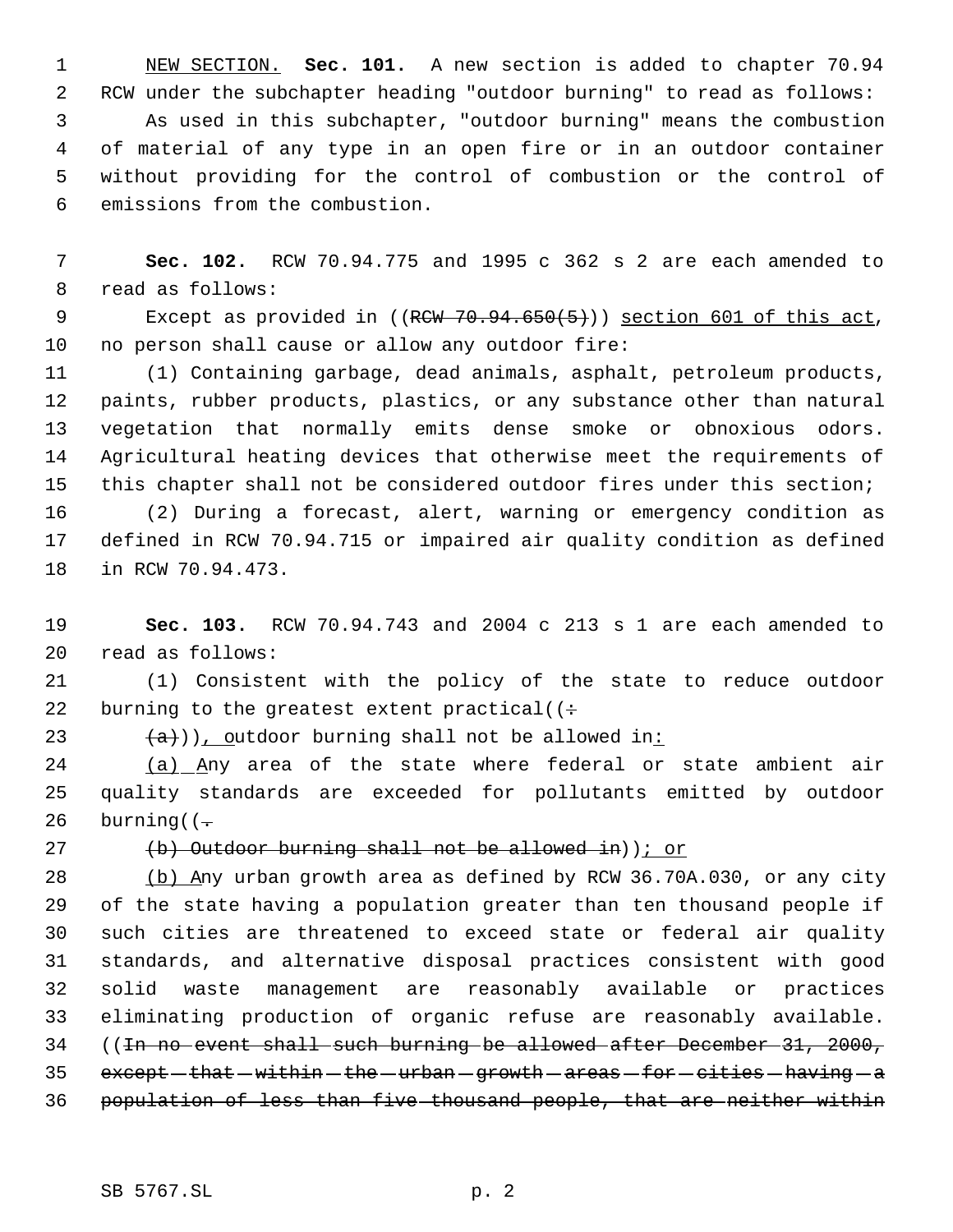1 nor contiguous with any nonattainment or maintenance area designated 2 under-the-federal-clean-air-act, in no event shall such burning be 3 allowed after December 31, 2006.

 $\{e\})$  (2) Notwithstanding any other provision of this section, 5 outdoor burning may be allowed for the exclusive purpose of managing 6 storm or flood-related debris. The decision to allow burning shall be 7 made by the entity with permitting jurisdiction as determined under RCW 8 70.94.660 or 70.94.755 (as recodified by this act). If outdoor burning 9 is allowed in areas subject to  $subsection_ (1) (a)$  or (b) of this 10 ((subsection)) section, a permit shall be required, and a fee may be 11 collected to cover the expenses of administering and enforcing the 12 permit. All conditions and restrictions pursuant to RCW 70.94.750(1) 13 and 70.94.775 (as recodified by this act) apply to outdoor burning 14 allowed under this section.

15  $((\{d\},\{i\}))$   $(3)(a)$  Outdoor burning that is normal, necessary, and 16 customary to ongoing agricultural activities, that is consistent with 17 agricultural burning authorized under RCW 70.94.650 and 70.94.656 (as 18 recodified by this act), is allowed within the urban growth area ((as 19 defined-in-(b)-of-this-subsection-if-the-burning-is-not-conducted 20 during air quality episodes, or where a determination of impaired air 21  $quality - has - been - made - as - provided - in - RCW - 70.94.473, - and - the$ 22 agricultural activities preceded the designation as an urban growth 23 area)) in accordance with RCW 70.94.650(8)(a) (as recodified by this 24 act).

25 ( $(\overrightarrow{\pm i})$ ) (b) Outdoor burning of cultivated orchard trees( $\overrightarrow{y}$  whether 26 or not agricultural crops will be replanted on the land, ) shall be 27 allowed as an ongoing agricultural activity under this section (( $\frac{1}{16}$  a 28 local horticultural pest and disease board formed under chapter 15.09 29 RCW, an extension office agent with Washington State University that 30 has -horticultural - experience, - or - an - entomologist - employed - by - the 31 department of agriculture, has determined in writing that burning is an 32 appropriate method to prevent or control the spread of horticultural 33 pests - or - diseases)) in accordance with RCW 70.94.650(8)(b) (as 34 recodified by this act).

35 (( $\left( +2 \right)$ -"Outdoor-burning"-means-the-combustion-of-material-of-any 36 type in an open fire or in an outdoor container without providing for 37 the control - of combustion - or - the control - of - emissions - from - the 38 combustion.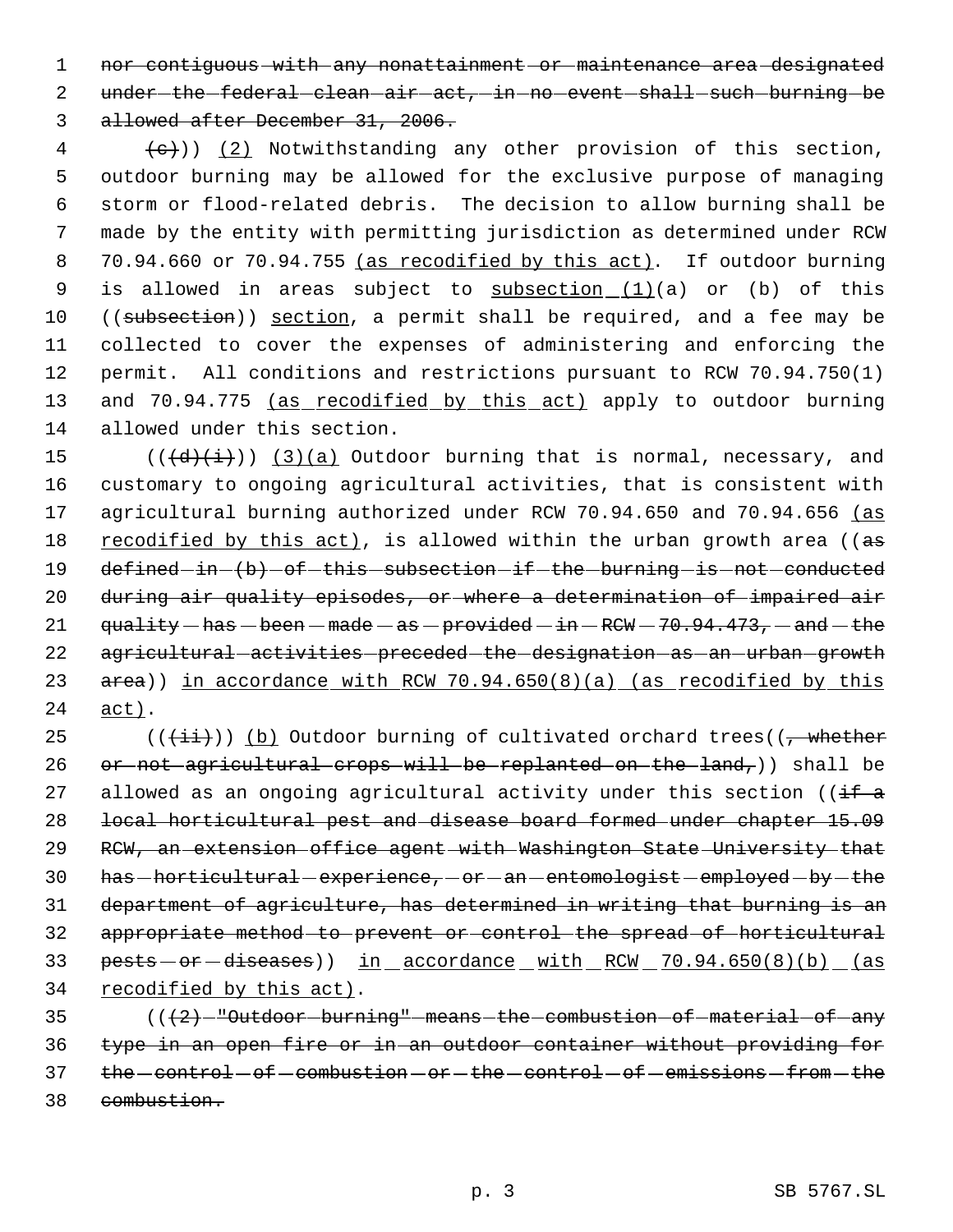$(3)$ ) (4) This section shall not apply to silvicultural burning used to improve or maintain fire dependent ecosystems for rare plants or animals within state, federal, and private natural area preserves, natural resource conservation areas, parks, and other wildlife areas.

# **PART 2**

#### **OUTDOOR BURNING--PROGRAM**

 **Sec. 201.** RCW 70.94.755 and 1997 c 225 s 2 are each amended to read as follows:

 Each activated air pollution control authority, and the department of ecology in those areas outside the jurisdictional boundaries of an activated air pollution control authority, shall establish, through regulations, ordinances, or policy, a program implementing the limited 13 burning policy authorized by RCW 70.94.743 through 70.94.765 (as 14 recodified by this act).

 **Sec. 202.** RCW 70.94.760 and 1986 c 100 s 55 are each amended to read as follows:

17 Nothing contained in RCW ((70.94.740)) 70.94.743 through 70.94.765 18 (as recodified by this act) is intended to alter or change the 19 provisions of RCW 70.94.660 (as recodified by this act), 70.94.710 through 70.94.730, and 76.04.205.

 **Sec. 203.** RCW 70.94.765 and 1972 ex.s. c 136 s 6 are each amended to read as follows:

23 Nothing in RCW ((<del>70.94.740</del>)) 70.94.743 through 70.94.765 <u>(as</u> 24 recodified by this act) shall be construed as prohibiting a local air pollution control authority or the department of ecology in those areas outside the jurisdictional boundaries of an activated pollution control authority from allowing the burning of outdoor fires.

### **PART 3**

#### **RESIDENTIAL AND LAND CLEARING BURNING**

 **Sec. 301.** RCW 70.94.745 and 1995 c 206 s 1 are each amended to read as follows:

(1) It shall be the responsibility and duty of the department of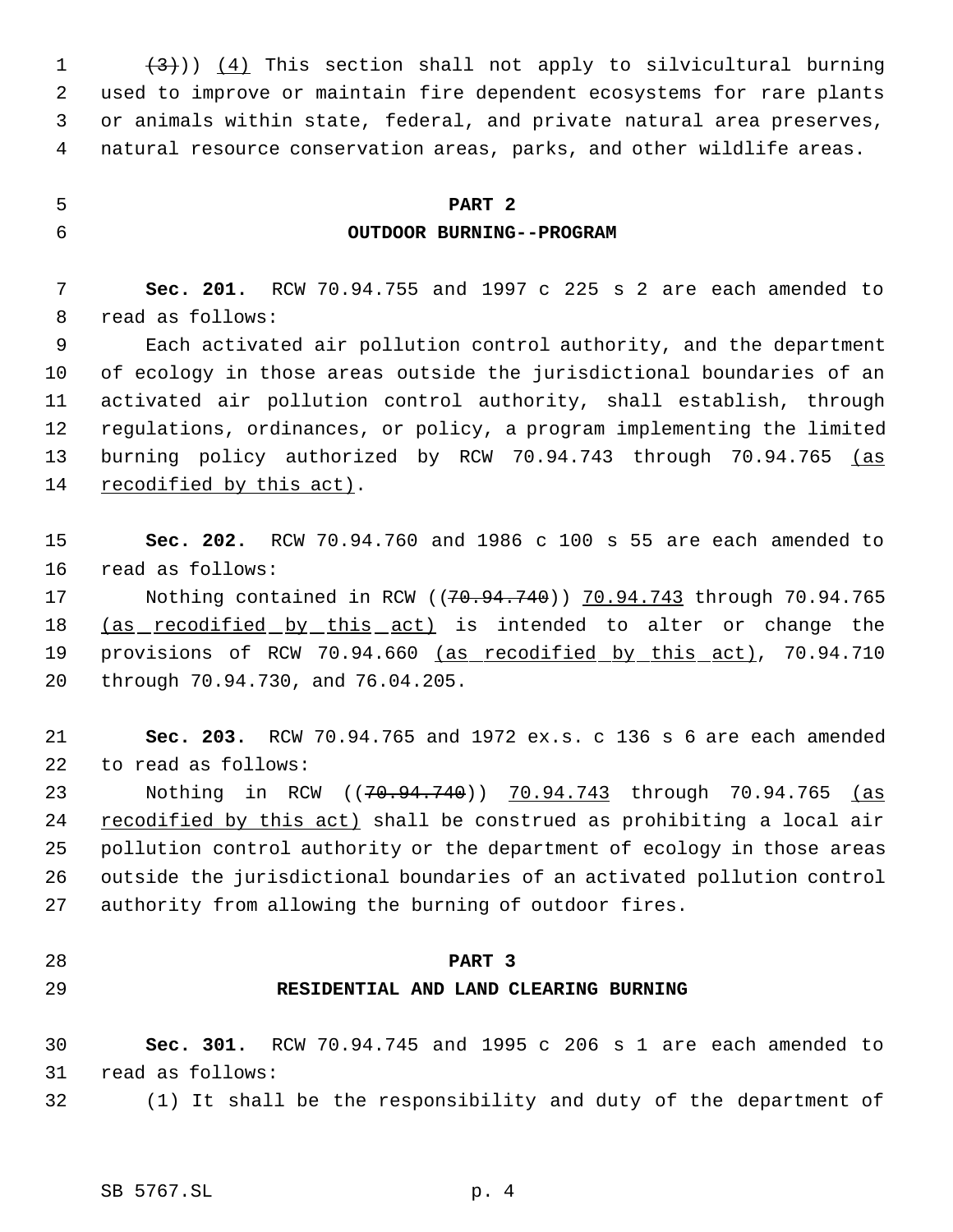natural resources, department of ecology, department of agriculture, fire districts, and local air pollution control authorities to establish, through regulations, ordinances, or policy, a limited burning permit program.

 (2) The permit program shall apply to residential and land clearing burning in the following areas:

 (a) In the nonurban areas of any county with an unincorporated 8 population of greater than fifty thousand; and

 (b) In any city and urban growth area that is not otherwise 10 prohibited from burning pursuant to RCW 70.94.743 (as recodified by this act).

 (3) The permit program shall apply only to land clearing burning in the nonurban areas of any county with an unincorporated population of less than fifty thousand.

 (4) The permit program may be limited to a general permit by rule, or by verbal, written, or electronic approval by the permitting entity.

 (5) Notwithstanding any other provision of this section, neither a permit nor the payment of a fee shall be required for outdoor burning for the purpose of disposal of tumbleweeds blown by wind. Such burning shall not be conducted during an air pollution episode or any stage of 21 impaired air quality declared under RCW ((70.94.714)) 70.94.715. This subsection (5) shall only apply within counties with a population less than two hundred fifty thousand.

 (6) Burning shall be prohibited in an area when an alternate technology or method of disposing of the organic refuse is available, reasonably economical, and less harmful to the environment. It is the policy of this state to foster and encourage development of alternate methods or technology for disposing of or reducing the amount of organic refuse.

 (7) Incidental agricultural burning must be allowed without applying for any permit and without the payment of any fee if:

 (a) The burning is incidental to commercial agricultural activities;

 (b) The operator notifies the local fire department within the area where the burning is to be conducted;

 (c) The burning does not occur during an air pollution episode or any stage of impaired air quality declared under RCW 70.94.715; and (d) Only the following items are burned: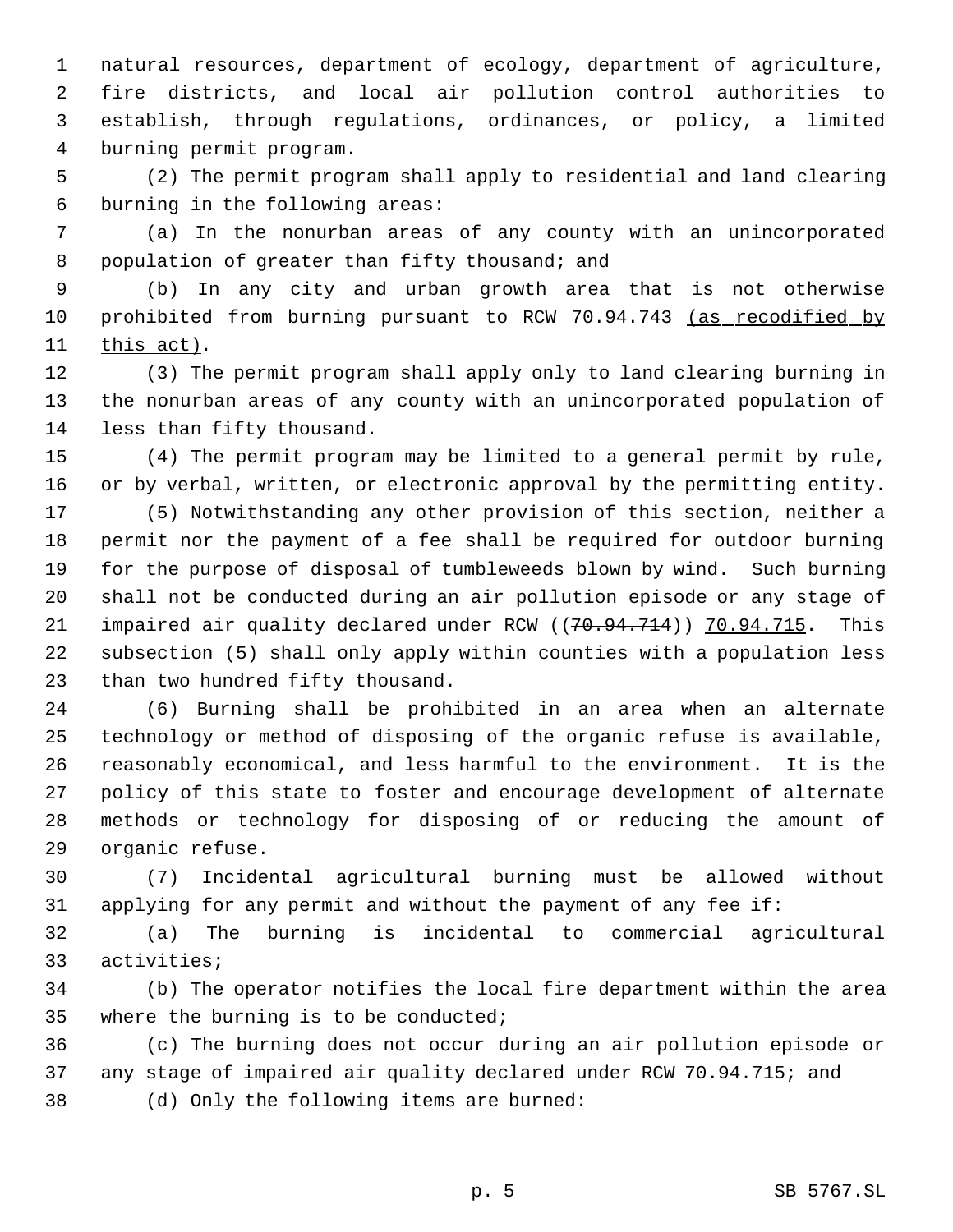(i) Orchard prunings;

 (ii) Organic debris along fence lines or irrigation or drainage ditches; or

(iii) Organic debris blown by wind.

 (8) As used in this section, "nonurban areas" are unincorporated 6 areas within a county that  $((\frac{1}{15}))$  are not designated as  $((\frac{1}{2}m))$  urban growth areas under chapter 36.70A RCW.

 (9) Nothing in this section shall require fire districts to enforce air quality requirements related to outdoor burning, unless the fire district enters into an agreement with the department of ecology, department of natural resources, a local air pollution control authority, or other appropriate entity to provide such enforcement.

 **Sec. 302.** RCW 70.94.750 and 1991 c 199 s 412 are each amended to read as follows:

 The following outdoor fires described in this section may be burned subject to the provisions of this chapter and also subject to city ordinances, county resolutions, rules of fire districts and laws, and rules enforced by the department of natural resources if a permit has been issued by a fire protection agency, county, or conservation district:

 (1) Fires consisting of leaves, clippings, prunings and other yard and gardening refuse originating on lands immediately adjacent and in close proximity to a human dwelling and burned on such lands by the property owner or his or her designee.

 (2) Fires consisting of residue of a natural character such as trees, stumps, shrubbery or other natural vegetation arising from land 27 clearing projects or agricultural pursuits for pest or disease control; 28 ((provided)) except that the fires described in this subsection may be prohibited in those areas having a general population density of one thousand or more persons per square mile.

# **PART 4**

# **AGRICULTURAL BURNING**

# **Sec. 401.** RCW 70.94.650 and 1998 c 43 s 1 are each amended to read as follows:

35 (1) Any person who proposes to set fires in the course of  $($   $\div$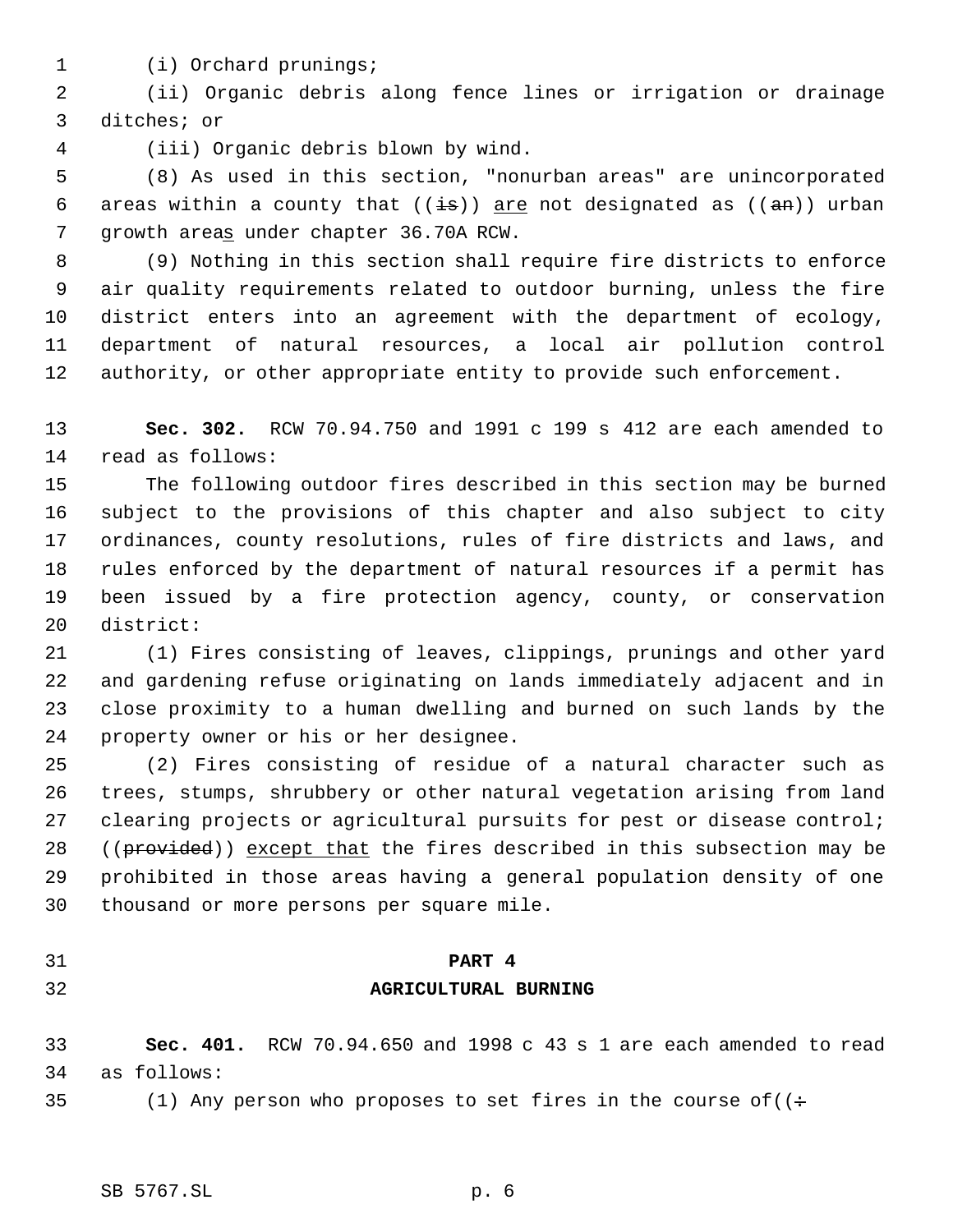1  $(a)$  Weed abatement;

2 (b) Instruction in methods of fire fighting, except training to 3 fight structural fires as provided in RCW - 52.12.150 - or training - to 4 fight aircraft crash rescue fires as provided in subsection (5) of this 5 section, and except forest fire training; or

6 (e)) agricultural activities(( $\tau$ )) shall obtain a permit from an air pollution control authority, the department of ecology, or a local entity delegated permitting authority under RCW 70.94.654 (as 9 recodified by this act). General permit criteria of statewide applicability shall be established by the department, by rule, after consultation with the various air pollution control authorities.

12 (a) Permits shall be issued under this section based on seasonal 13 operations or by individual operations, or both. ((All permits shall 14 be conditioned))

15 (b) Incidental agricultural burning consistent with provisions 16 established in RCW 70.94.745 (as recodified by this act) is allowed 17 without applying for any permit and without the payment of any fee.

18 (2) The department of ecology, local air authorities, or a local 19 entity with delegated permit authority shall:

20 (a) Condition all permits to insure that the public interest in 21 air, water, and land pollution and safety to life and property is fully 22 considered((- In addition to any other requirements established by the 23 department to protect air quality pursuant to other laws, applicants 24 for permits must show that the setting of fires as requested is the 25 most reasonable procedure to follow in safeguarding life or property 26 under - all - circumstances - or - is - otherwise - reasonably - necessary - to 27 successfully - carry - out - the - enterprise - in - which - the - applicant - is 28 engaged, or both.)  $\frac{1}{2}$ 

29 (b) Condition all burning permits ((will be designed)) to minimize 30 air pollution insofar as practical((- Nothing in this section shall 31 relieve-the-applicant-from-obtaining-permits, licenses, or other 32 approvals required by any other  $law.$ )  $\sum$ 

33 (c) Act upon, within seven days from the date an application is 34 filed under this section, an application for a permit to set fires in 35 the course of agricultural burning for controlling diseases, insects, 36 weed abatement, or development of physiological conditions conducive to 37 increased crop yield( $\left(-\right)$  shall be acted upon within seven days from the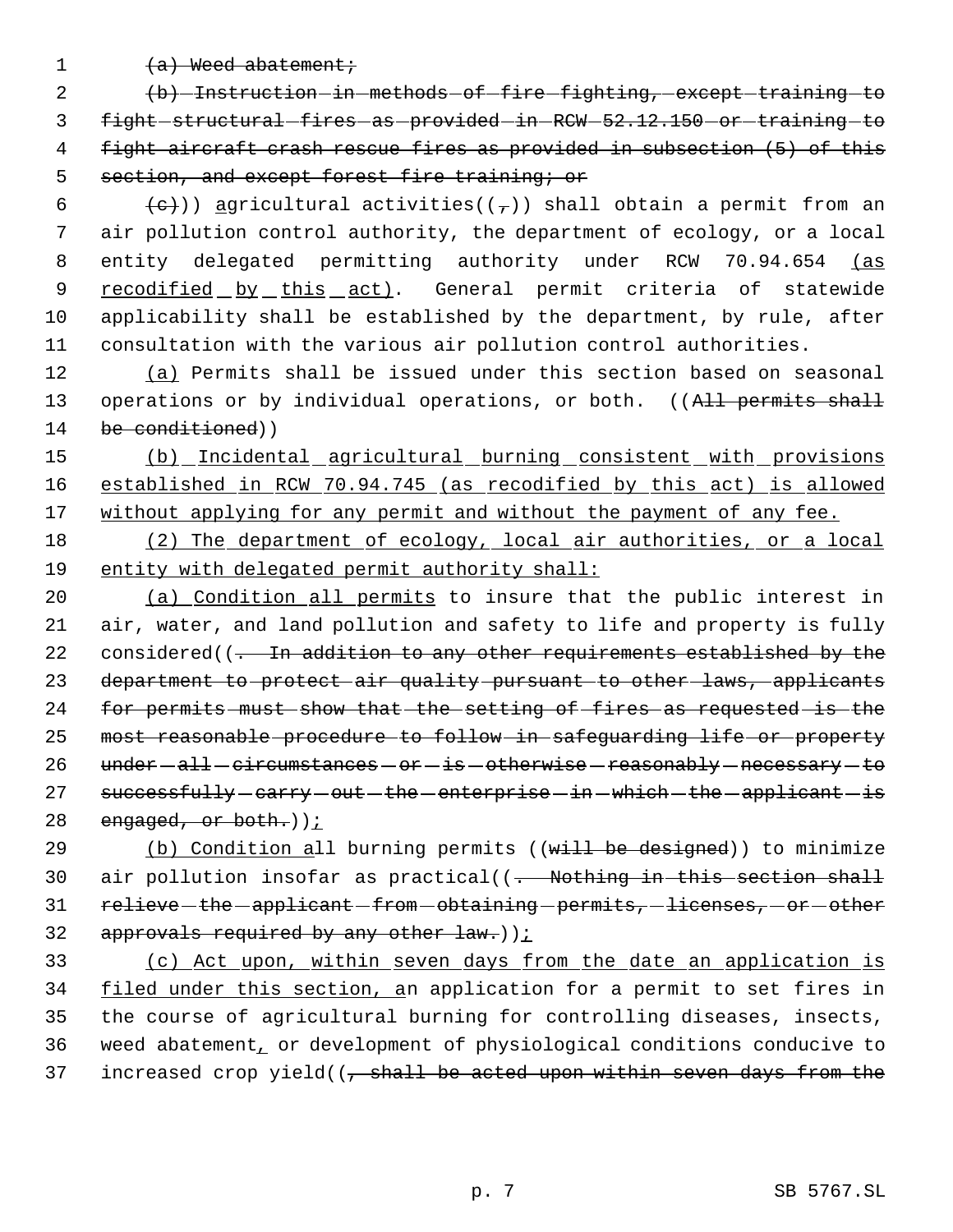1 date such application is filed. The department of ecology and local

2 air authorities shall));

 3 (d) Provide convenient methods for issuance and oversight of 4 agricultural burning permits( $(-$ The department - and - local - air 5 authorities shall,  $)$  i and

6 (e) Work, through agreement,  $((work))$  with counties and cities to provide convenient methods for granting permission for agricultural burning, including telephone, facsimile transmission, issuance from local city or county offices, or other methods.

10 (3) A local air authority administering the permit program under 11 ((this)) subsection  $((+1)+(e))$  (2) of this section shall not limit the 12 number of days of allowable agricultural burning, but may consider the 13 time of year, meteorological conditions, and other criteria specified 14 in rules adopted by the department to implement  $((\overline{this}))$  subsection 15  $((+1)+(e))$   $(2)$  of this section.

16 (((2)) (4) In addition to following any other requirements 17 established by the department to protect air quality pursuant to other 18 laws, applicants for permits must show that the setting of fires as 19 requested is the most reasonable procedure to follow in safeguarding 20 life or property under all circumstances or is otherwise reasonably 21 necessary to successfully carry out the enterprise in which the 22 applicant is engaged, or both. Nothing in this section relieves the 23 applicant from obtaining permits, licenses, or other approvals required 24 by any other law.

 (5) The department of ecology, the appropriate local air authority, 26 or a local entity with delegated permitting authority pursuant to RCW 70.94.654 (as recodified by this act) at the time the permit is issued 28 shall assess and collect permit fees ((shall be assessed)) for burning 29 under this section ((and shall be collected by the department of  $ecology_{\tau}$  -the -appropriate -local -air -authority, -or -a -local -entity delegated permitting authority pursuant to RCW 70.94.654 at the time the permit is issued)). All fees collected shall be deposited in the air pollution control account created in RCW 70.94.015, except for that portion of the fee necessary to cover local costs of administering a permit issued under this section. Fees shall be set by rule by the permitting agency at the level determined by the task force created by 37 subsection  $((+4))$  (6) of this section, but shall not exceed two dollars and fifty cents per acre to be burned. After fees are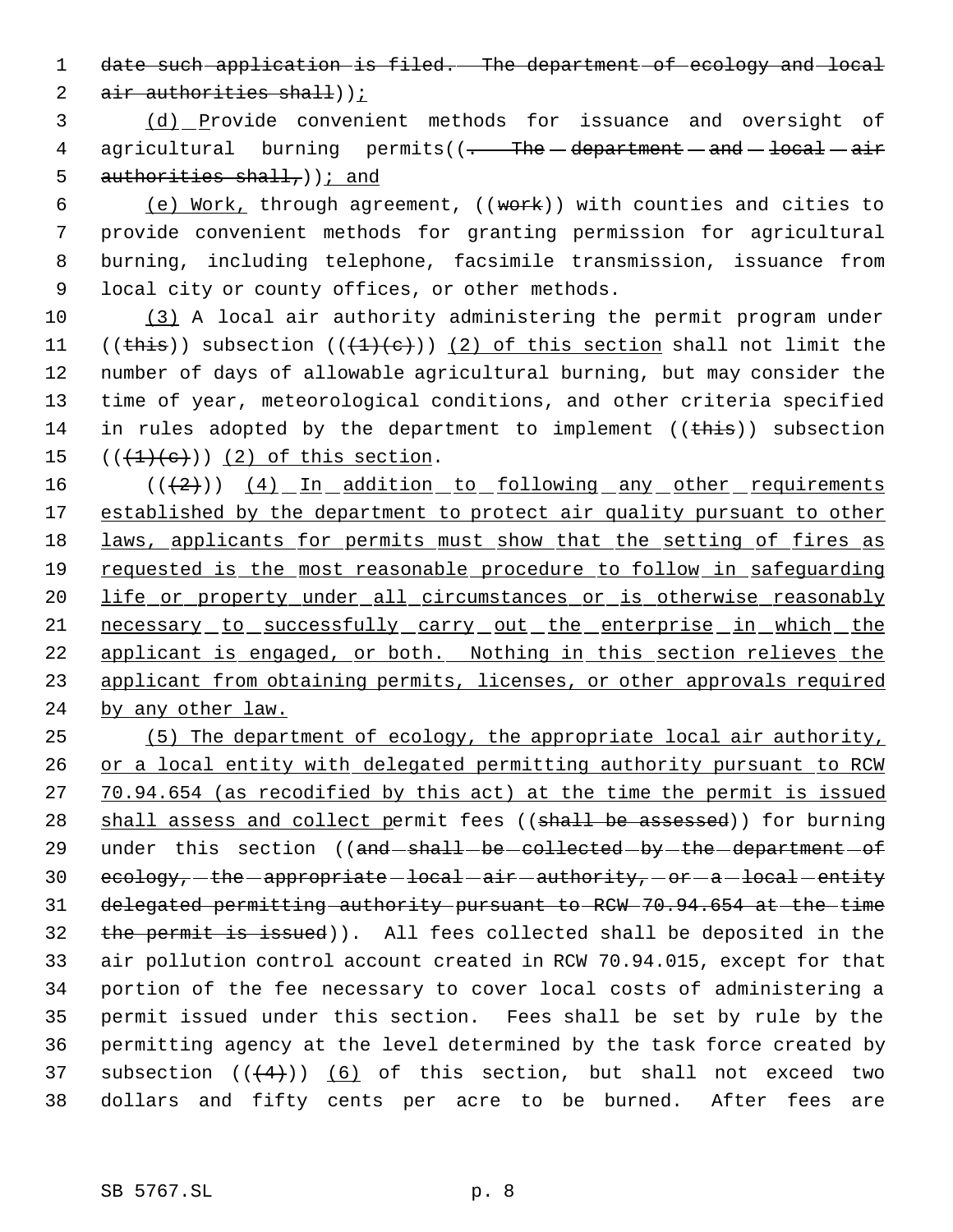established by rule, any increases in such fees shall be limited to annual inflation adjustments as determined by the state office of the economic and revenue forecast council.

 (((3) Conservation districts and the Washington State University agricultural extension program in conjunction with the department shall develop-public-education-material-for-the-agricultural-community 7 identifying - the - health - and - environmental - effects - of - agricultural outdoor burning and providing technical assistance in alternatives to 9 agricultural outdoor burning.

 $(4)$ )) (6) An agricultural burning practices and research task force shall be established under the direction of the department. The task force shall be composed of a representative from the department who shall serve as chair; one representative of eastern Washington local air authorities; three representatives of the agricultural community from different agricultural pursuits; one representative of the department of agriculture; two representatives from universities or colleges knowledgeable in agricultural issues; one representative of the public health or medical community; and one representative of the conservation districts. The task force shall:

 (a) Identify best management practices for reducing air contaminant emissions from agricultural activities and provide such information to 22 the department and local air authorities( $(-$ The task force shall)) $\frac{i}{r}$ 

23 (b) Determine the level of fees to be assessed by the permitting 24 agency pursuant to subsection  $((+2)^n)$  (5) of this section, based upon the level necessary to cover the costs of administering and enforcing the permit programs, to provide funds for research into alternative methods to reduce emissions from such burning, and to the extent possible be consistent with fees charged for such burning permits in neighboring states. The fee level shall provide, to the extent possible, for lesser fees for permittees who use best management 31 practices to minimize air contaminant emissions((<del>. The task force</del>  $sha11$ ));

33 (c) Identify research needs related to minimizing emissions from 34 agricultural burning and alternatives to such burning((<del>. Further, the</del> 35 task force shall) ) ; and

 (d) Make recommendations to the department on priorities for spending funds provided through this chapter for research into alternative methods to reduce emissions from agricultural burning.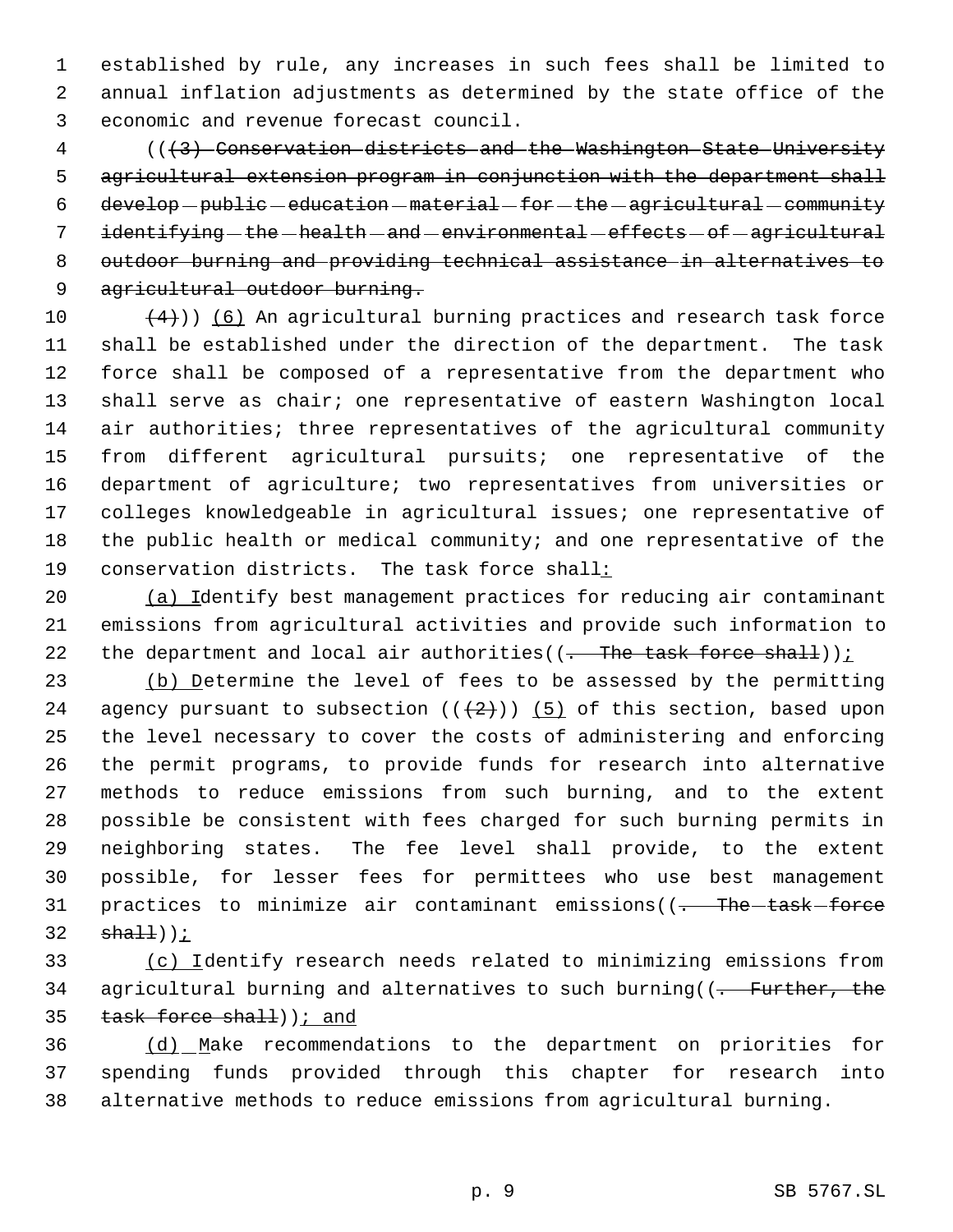1 (( $+5$ ) A permit is not required under this section, or under RCW 2 70.94.743 through 70.94.780, from an air pollution control authority, 3 the department, or any local entity with delegated permit authority, 4 for - aircraft - crash - rescue - fire - training - activities - meeting - the 5 following conditions:

 $(a)$  -Firefighters -participating -in -the -training -fires -must -be limited to those who provide fire fighting support to an airport that is either certified by the federal aviation administration or operated 9 in support of military or governmental activities;

10 (b) The fire training may not be conducted during an air pollution 11 episode-or-any-stage-of-impaired-air-quality-declared-under-RCW 12 70.94.715 for the area where training is to be conducted;

13 (c) The number of training fires allowed per year without a permit 14 shall-be-the-minimum-number-necessary-to-meet-federal-aviation 15 administration or other federal safety requirements;

16 (d) The facility shall use current technology and be operated in a 17 manner that will minimize, to the extent possible, the air contaminants 18 generated during operation; and

19 (e) Prior to the commencement of the aircraft fire training, the 20 organization conducting training shall notify both the: (i) Local fire 21 district or fire department; and (ii) air pollution control authority, 22 department of ecology, or local entity delegated permitting authority 23 under RCW 70.94.654, having jurisdiction within the area where training 24 is to be conducted.

25 Written-approval-from-the-department-or-a-local-air-pollution 26 control authority shall be obtained prior to the initial operation of 27 aircraft crash rescue fire training. Such approval will be granted to 28 fire training activities meeting the conditions in this subsection.

29 (6) - Aircraft crash rescue fire training activities conducted in 30 compliance with this subsection are not subject to the prohibition, in 31 RCW 70.94.775(1), of outdoor fires containing petroleum products and  $32$  are  $-$  not  $-$  considered  $-$  outdoor  $-$  burning  $-$  under  $-$  RCW  $-$  70.94.743  $-$  through 33 70.94.780.

34 (7) To provide for fire fighting instruction in instances not 35 governed by subsection (6) of this section, or other actions to protect 36 public-health-and-safety,-the-department-or-a-local-air-pollution 37 control-authority-may-issue-permits-that-allow-limited-burning-of 38 prohibited materials listed in RCW 70.94.775(1).)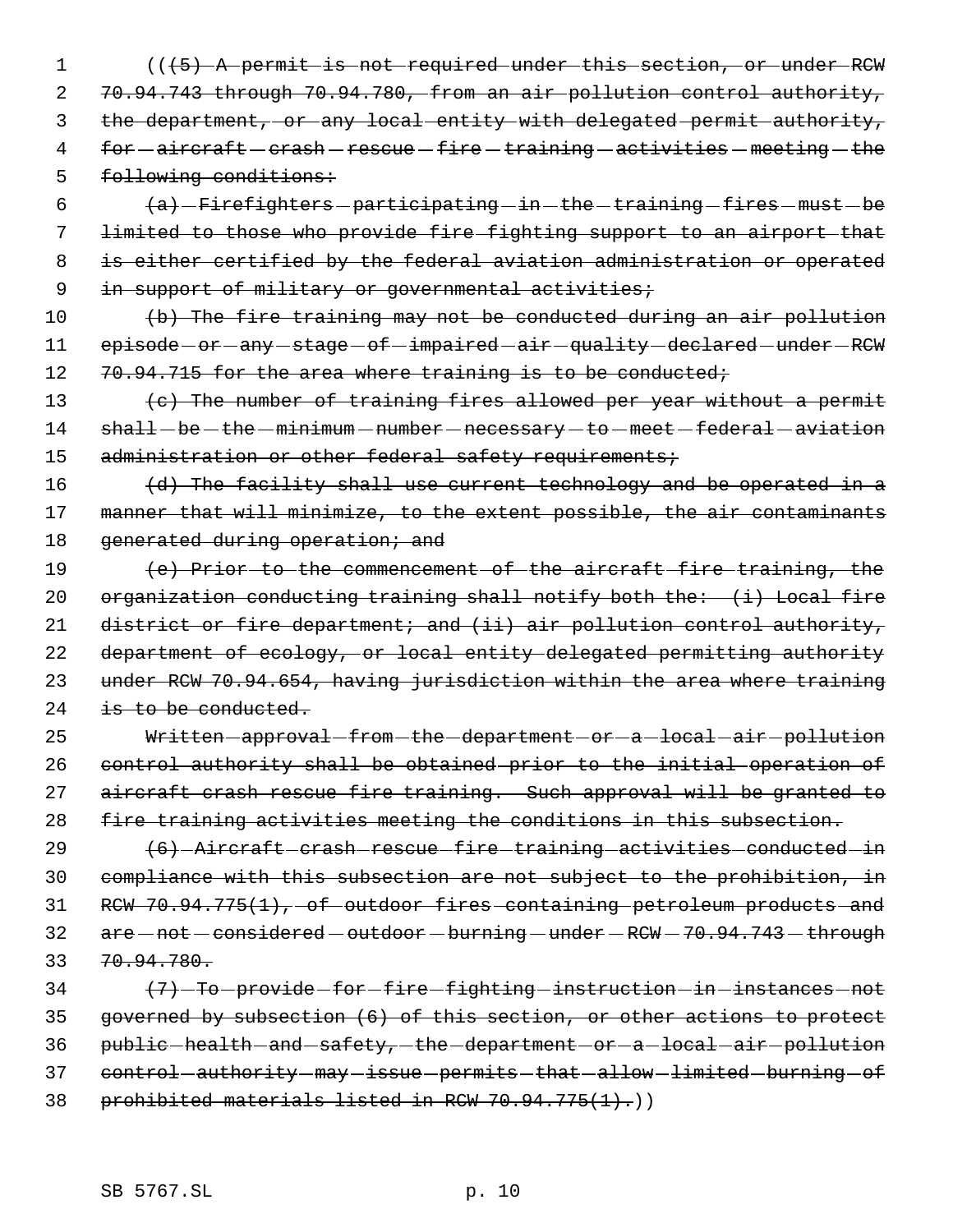(7) Conservation districts and the Washington State University agricultural extension program in conjunction with the department shall 3 develop public education material for the agricultural community 4 identifying the health and environmental effects of agricultural outdoor burning and providing technical assistance in alternatives to agricultural outdoor burning.

 (8)(a) Outdoor burning that is normal, necessary, and customary to ongoing agricultural activities, that is consistent with agricultural burning authorized under this section and RCW 70.94.656 (as recodified by this act), is allowed within the urban growth area as described in 11 RCW 70.94.743 (as recodified by this act) if the burning is not 12 conducted during air quality episodes, or where a determination of 13 impaired air quality has been made as provided in RCW 70.94.473, and the agricultural activities preceded the designation as an urban growth area.

16 (b) Outdoor burning of cultivated orchard trees, whether or not 17 agricultural crops will be replanted on the land, shall be allowed as 18 an ongoing agricultural activity under this section if a local horticultural pest and disease board formed under chapter 15.09 RCW, an 20 extension office agent with Washington State University that has horticultural experience, or an entomologist employed by the department 22 of agriculture, has determined in writing that burning is an 23 appropriate method to prevent or control the spread of horticultural pests or diseases.

 **Sec. 402.** RCW 70.94.654 and 1993 c 353 s 2 are each amended to read as follows:

 Whenever an air pollution control authority, or the department of ecology for areas outside the jurisdictional boundaries of an activated air pollution control authority, shall find that any fire protection agency, county, or conservation district is capable of effectively administering the issuance and enforcement of permits for any or all of the kinds of burning identified in RCW 70.94.650 (as recodified by this act) and sections 601 and 704 of this act and desirous of doing so, the authority or the department of ecology, as appropriate, may delegate powers necessary for the issuance or enforcement, or both, of permits for any or all of the kinds of burning to the fire protection agency, county, or conservation district. Such delegation may be withdrawn by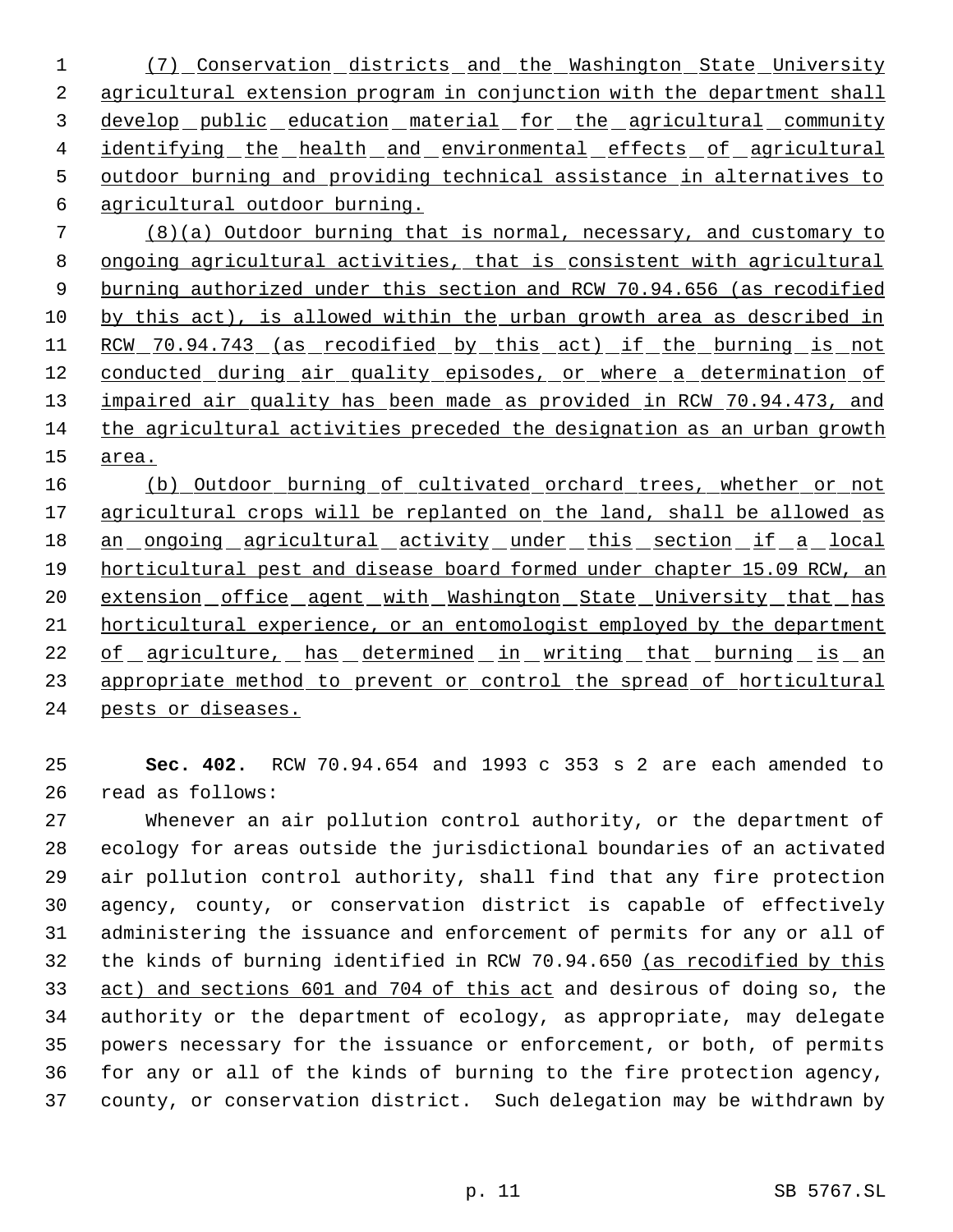the authority or the department of ecology upon finding that the fire protection agency, county, or conservation district is not effectively administering the permit program.

 **Sec. 403.** RCW 70.94.656 and 1998 c 245 s 130 are each amended to read as follows:

 It is hereby declared to be the policy of this state that strong efforts should be made to minimize adverse effects on air quality from the open burning of field and turf grasses grown for seed. To such end this section is intended to promote the development of economical and practical alternate agricultural practices to such burning, and to provide for interim regulation of such burning until practical alternates are found.

 (1) The department shall approve of a study or studies for the exploration and identification of economical and practical alternate agricultural practices to the open burning of field and turf grasses grown for seed. Any study conducted pursuant to this section shall be conducted by Washington State University. The university may not charge more than eight percent for administrative overhead. Prior to 19 the issuance of any permit for such burning under RCW 70.94.650 (as recodified by this act), there shall be collected a fee not to exceed one dollar per acre of crop to be burned. Any such fees received by any authority shall be transferred to the department of ecology. The department of ecology shall deposit all such acreage fees in a special grass seed burning research account, hereby created, in the state treasury.

 (2) The department shall allocate moneys annually from this account for the support of any approved study or studies as provided for in subsection (1) of this section. Whenever the department of ecology shall conclude that sufficient reasonably available alternates to open burning have been developed, and at such time as all costs of any studies have been paid, the grass seed burning research account shall be dissolved, and any money remaining therein shall revert to the general fund. The fee collected under subsection (1) of this section shall constitute the research portion of fees required under RCW 70.94.650 (as recodified by this act) for open burning of grass grown for seed.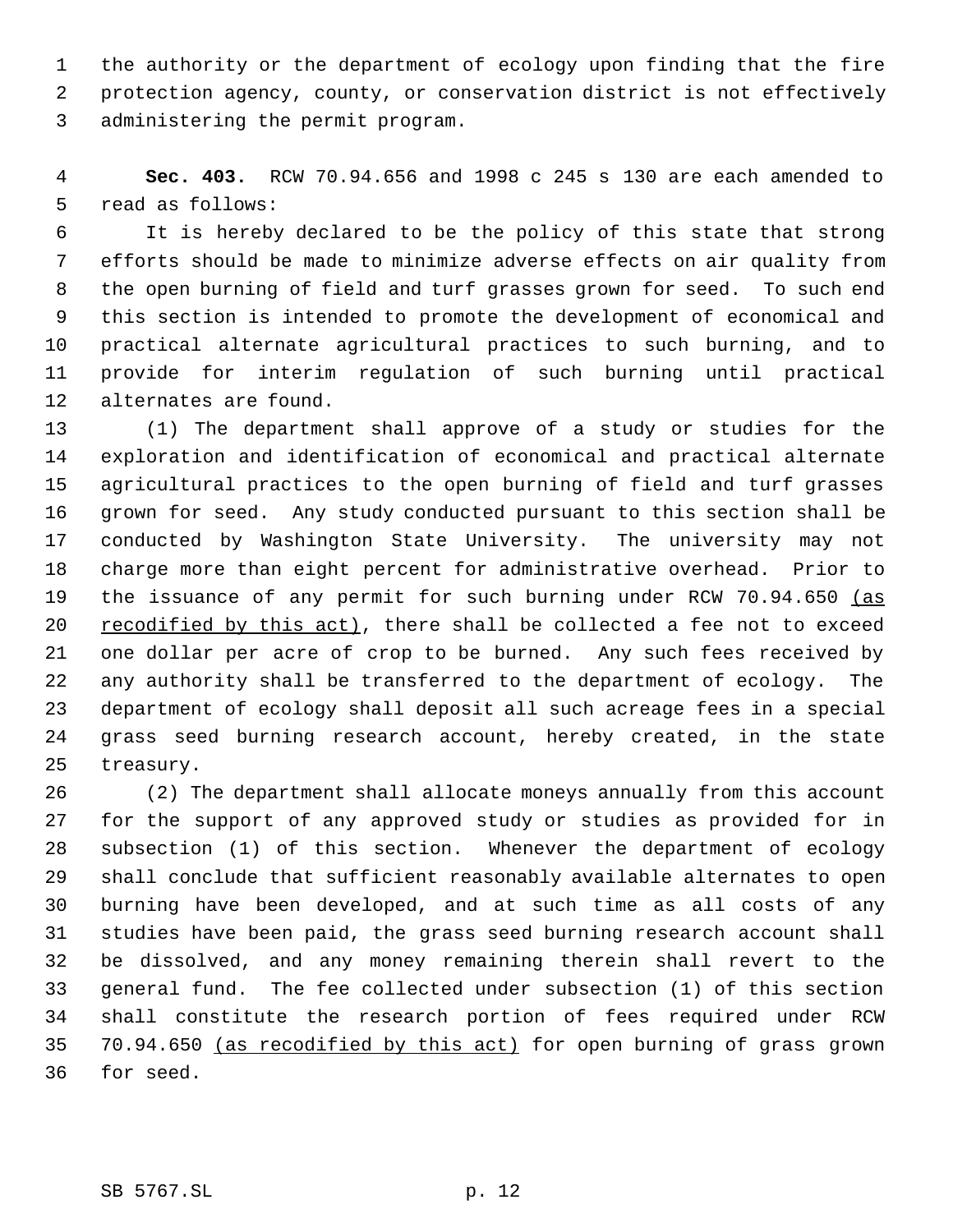(3) Whenever on the basis of information available to it, the department after public hearings have been conducted wherein testimony will be received and considered from interested parties wishing to testify shall conclude that any procedure, program, technique, or device constitutes a practical alternate agricultural practice to the open burning of field or turf grasses grown for seed, the department shall, by order, certify approval of such alternate. Thereafter, in any case which any such approved alternate is reasonably available, the open burning of field and turf grasses grown for seed shall be disallowed and no permit shall issue therefor.

 (4) Until approved alternates become available, the department or the authority may limit the number of acres on a pro rata basis among those affected for which permits to burn will be issued in order to effectively control emissions from this source.

 (5) Permits issued for burning of field and turf grasses may be conditioned to minimize emissions insofar as practical, including denial of permission to burn during periods of adverse meteorological conditions.

19 (6) ((By-November 1, 1996, and)) Every two years ((thereafter)) until grass seed burning is prohibited, Washington State University may prepare a brief report assessing the potential of the university's research to result in economical and practical alternatives to grass seed burning.

#### **PART 5**

# **SILVICULTURAL BURNING**

 **Sec. 501.** RCW 70.94.660 and 1991 c 199 s 404 are each amended to read as follows:

 (1) The department of natural resources shall have the responsibility for issuing and regulating burning permits required by it relating to the following activities for the protection of life or property and/or for the public health, safety, and welfare:

- (a) Abating a forest fire hazard;
- (b) Prevention of a fire hazard;

 (c) Instruction of public officials in methods of forest fire fighting;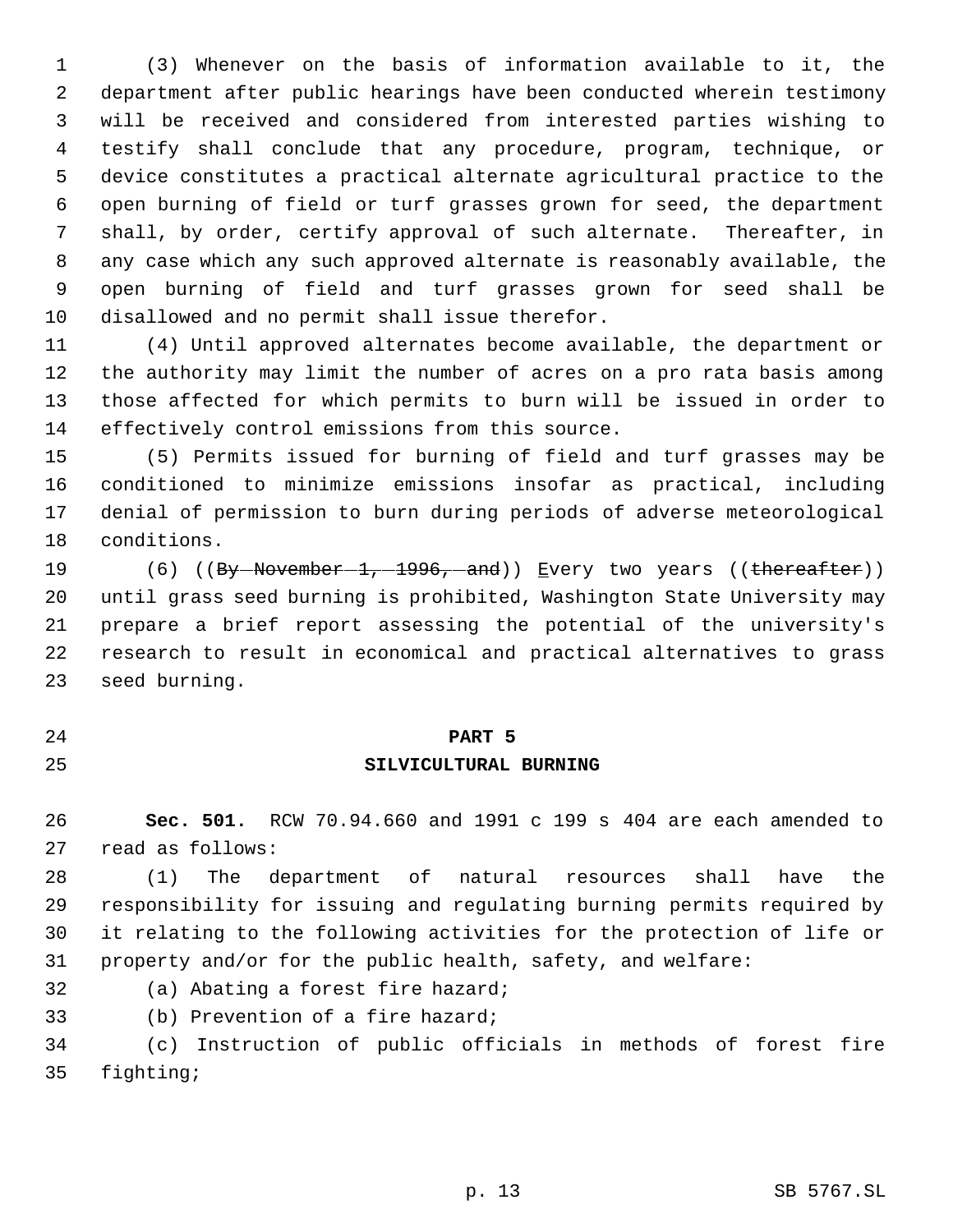(d) Any silvicultural operation to improve the forest lands of the state; and

 (e) Silvicultural burning used to improve or maintain fire dependent ecosystems for rare plants or animals within state, federal, and private natural area preserves, natural resource conservation areas, parks, and other wildlife areas.

 (2) The department of natural resources shall not retain such authority, but it shall be the responsibility of the appropriate fire protection agency for permitting and regulating outdoor burning on lands where the department of natural resources does not have fire protection responsibility.

 (3) Permit fees shall be assessed for silvicultural burning under the jurisdiction of the department of natural resources and collected by the department of natural resources as provided for in this section. All fees shall be deposited in the air pollution control account, created in RCW 70.94.015. The legislature shall appropriate to the department of natural resources funds from the air pollution control account to enforce and administer the program under RCW 70.94.665 and 19 70.94.660, 70.94.670, and 70.94.690 (as recodified by this act). Fees shall be set by rule by the department of natural resources at the level necessary to cover the costs of the program after receiving recommendations on such fees from the public and the forest fire advisory board established by RCW 76.04.145.

 **Sec. 502.** RCW 70.94.670 and 1991 c 199 s 405 are each amended to read as follows:

 The department of natural resources in granting burning permits for 27 fires for the purposes set forth in RCW 70.94.660 (as recodified by this act) shall condition the issuance and use of such permits to comply with air quality standards established by the department of ecology after full consultation with the department of natural resources. Such burning shall not cause the state air quality standards to be exceeded in the ambient air up to two thousand feet above ground level over critical areas designated by the department of ecology, otherwise subject to air pollution from other sources. Air quality standards shall be established and published by the department of ecology which shall also establish a procedure for advising the department of natural resources when and where air contaminant levels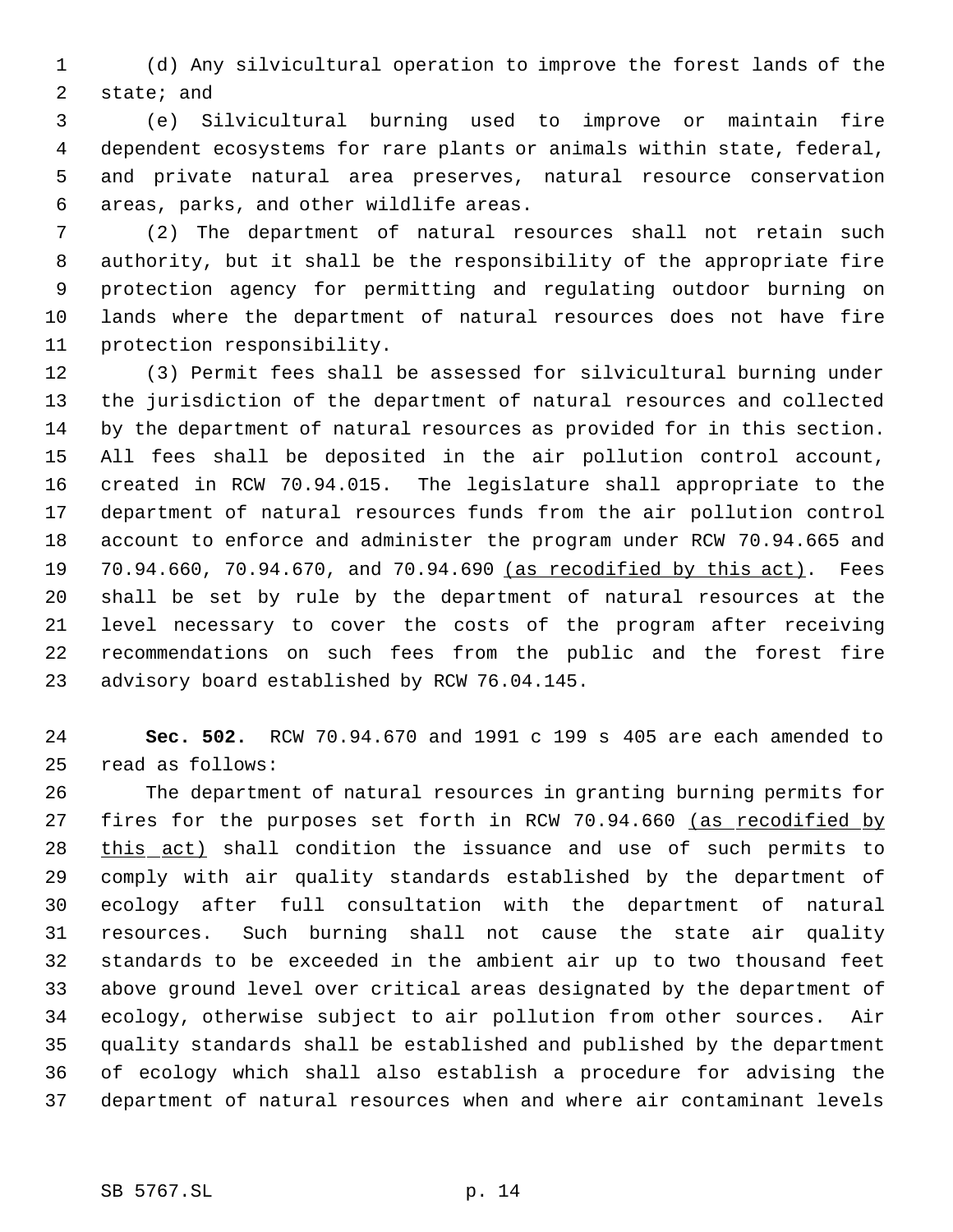exceed or threaten to exceed the ambient air standards over such critical areas. The air quality shall be quantitatively measured by the department of ecology or the appropriate local air pollution control authority at established monitoring stations over such designated areas. Further, such permitted burning shall not cause damage to public health or the environment. All permits issued under this section shall be subject to all applicable fees, permitting, penalty, and enforcement provisions of this chapter. The department of natural resources shall set forth smoke dispersal objectives designed consistent with this section to minimize any air pollution from such burning and the procedures necessary to meet those objectives.

 The department of natural resources shall encourage more intense utilization in logging and alternative silviculture practices to reduce the need for burning. The department of natural resources shall, whenever practical, encourage landowners to develop and use alternative acceptable disposal methods subject to the following priorities: (1) Slash production minimization, (2) slash utilization, (3) nonburning disposal, (4) silvicultural burning. Such alternative methods shall be evaluated as to the relative impact on air, water, and land pollution, public health, and their financial feasibility.

 The department of natural resources shall not issue burning permits and shall revoke previously issued permits at any time in any area where the department of ecology or local board has declared a stage of impaired air quality as defined in RCW 70.94.473.

 **Sec. 503.** RCW 70.94.690 and 1991 c 199 s 406 are each amended to read as follows:

 In the regulation of outdoor burning not included in RCW 70.94.660 (as recodified by this act) requiring permits from the department of natural resources, said department and the state, local, or regional air pollution control authorities will cooperate in regulating such burning so as to minimize insofar as possible duplicate inspections and separate permits while still accomplishing the objectives and responsibilities of the respective agencies. The department of natural resources shall include any local authority's burning regulations with 35 permits issued where applicable pursuant to RCW ((70.94.740)) 70.94.743 36 through 70.94.775 (as recodified by this act). The department shall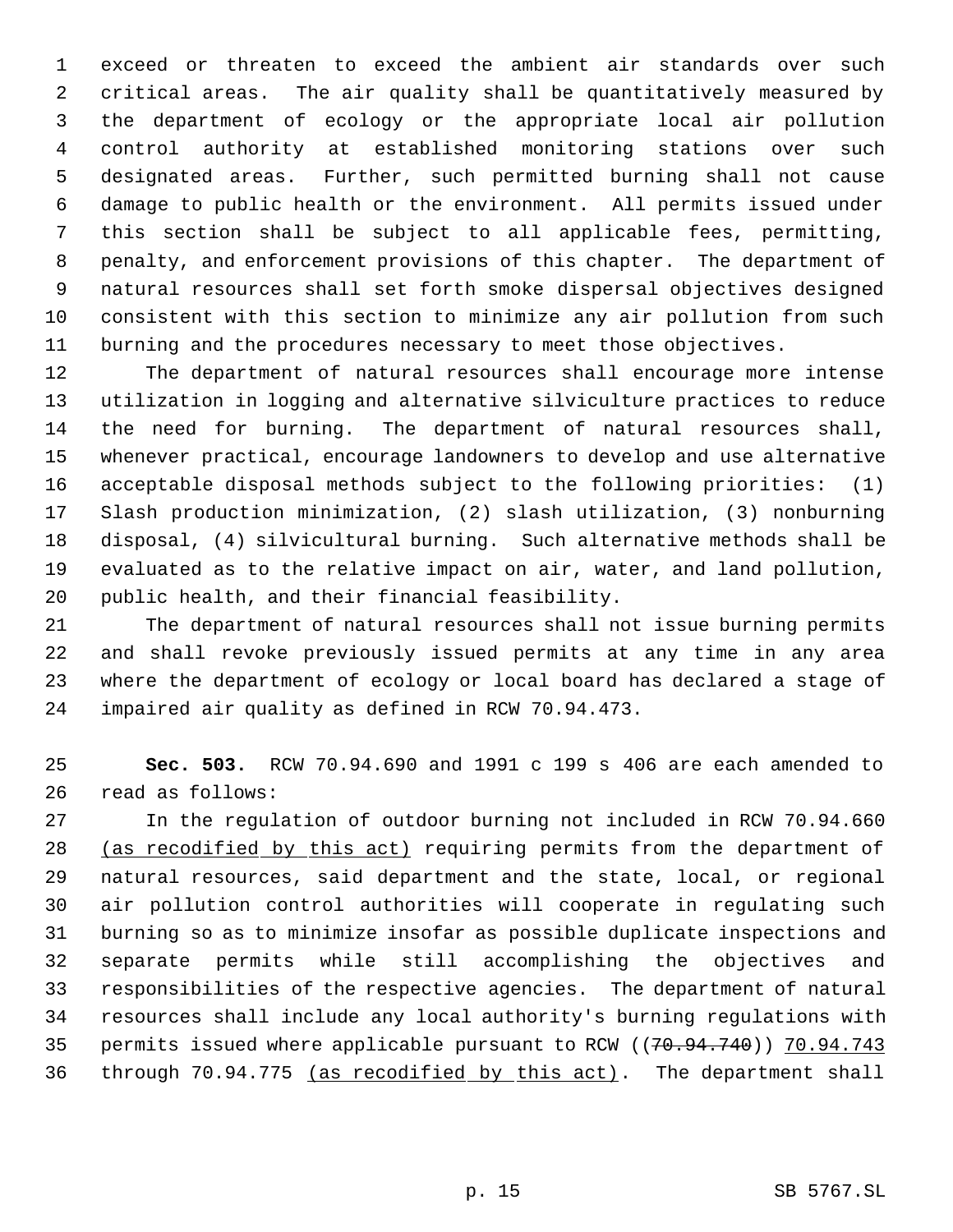develop agreements with all local authorities to coordinate regulations.

 Permits shall be withheld by the department of natural resources when so requested by the department of ecology if a forecast, alert, warning, or emergency condition exists as defined in the episode criteria of the department of ecology.

 **Sec. 504.** RCW 70.94.700 and 1971 ex.s. c 232 s 6 are each amended to read as follows:

 The department of natural resources and the department of ecology 10 may adopt rules ((and regulations)) necessary to implement their respective responsibilities under the provisions of RCW 70.94.650 12 through 70.94.700 (as recodified by this act).

### **PART 6**

# **AIRCRAFT CRASH RESCUE AND OTHER FIREFIGHTER TRAINING**

 NEW SECTION. **Sec. 601.** A new section is added to chapter 70.94 RCW under the subchapter heading "outdoor burning" to read as follows:

 (1) Aircraft crash rescue fire training activities meeting the following conditions do not require a permit under this section, or under RCW 70.94.743 through 70.94.780 (as recodified by this act), from an air pollution control authority, the department, or any local entity with delegated permit authority:

 (a) Firefighters participating in the training fires must be limited to those who provide fire fighting support to an airport that is either certified by the federal aviation administration or operated in support of military or governmental activities;

 (b) The fire training may not be conducted during an air pollution episode or any stage of impaired air quality declared under RCW 70.94.715 for the area where training is to be conducted;

 (c) The number of training fires allowed per year without a permit shall be the minimum number necessary to meet federal aviation 31 administration or other federal safety requirements;

 (d) The facility shall use current technology and be operated in a manner that will minimize, to the extent possible, the air contaminants generated during operation; and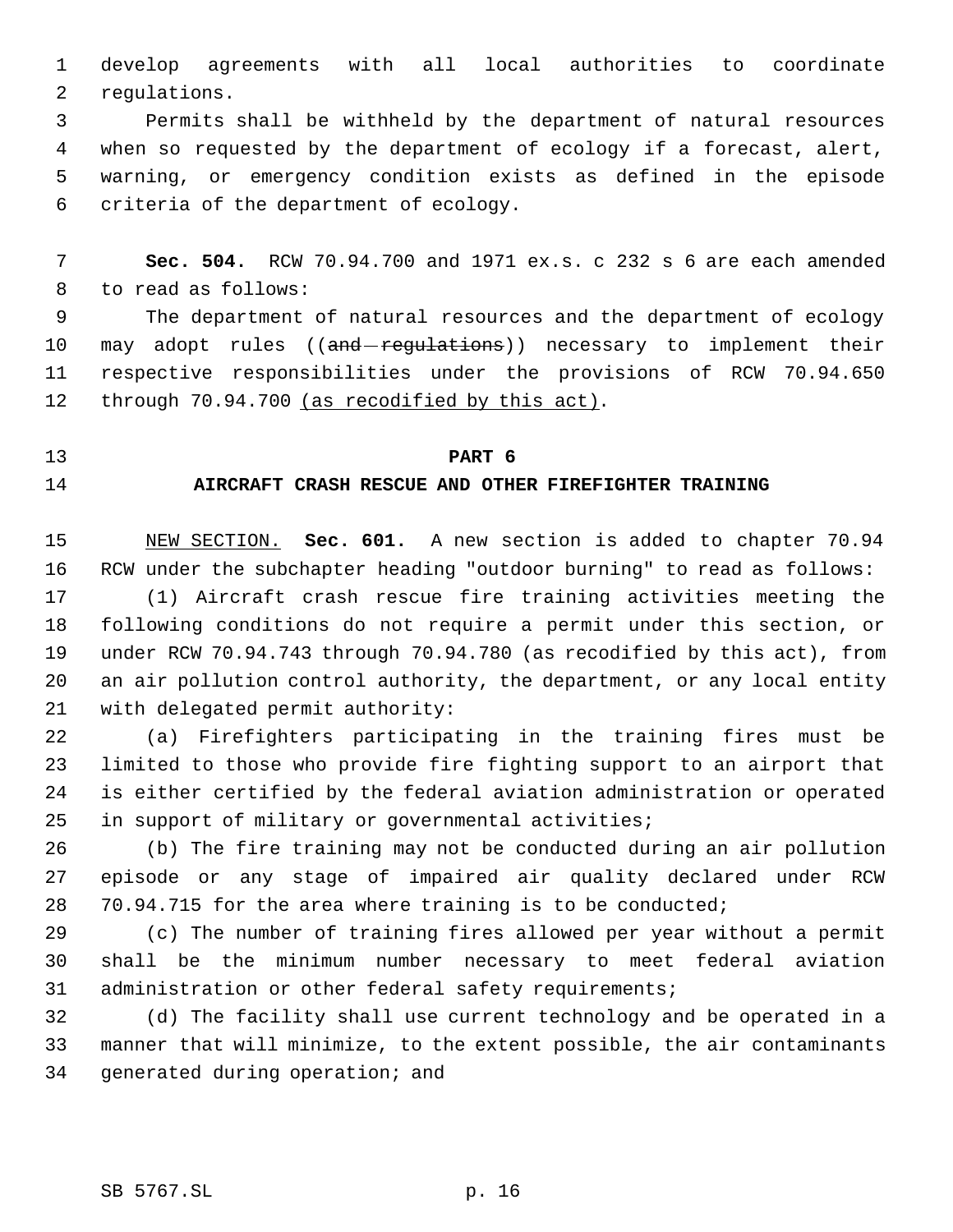(e) The organization conducting training shall notify both the: (i) Local fire district or fire department; and (ii) air pollution control authority, department of ecology, or local entity delegated permitting authority under RCW 70.94.654 (as recodified by this act), having jurisdiction within the area where training is to be conducted before the commencement of aircraft fire training. Written approval from the department or a local air pollution control authority shall be obtained prior to the initial operation of aircraft crash rescue fire training. Such approval will be granted to fire training activities meeting the conditions in this subsection.

 (2) Aircraft crash rescue fire training activities conducted in compliance with subsection (1) of this section are not subject to the prohibition, in RCW 70.94.775(1)(as recodified by this act), of outdoor fires containing petroleum products and are not considered outdoor burning under RCW 70.94.743 through 70.94.780 (as recodified by this act).

 (3) Training to fight structural fires located outside urban growth areas in counties that plan under the requirements of RCW 36.70A.040 and outside of any city with a population of ten thousand or more in all other counties does not need a permit under this section from an air pollution control authority or the department of ecology, but must be conducted in accordance with RCW 52.12.150.

 (4) Training to fight forest fires does not require a permit from an air pollution control authority or the department of ecology.

 (5) To provide for fire fighting instruction in instances not governed by subsections (1) through (3) of this section, or other actions to protect public health and safety, the department or a local air pollution control authority may issue permits that allow limited burning of prohibited materials listed in RCW 70.94.775(1) (as recodified by this act).

### **PART 7**

# **OUTDOOR BURNING--OTHER**

 NEW SECTION. **Sec. 701.** A new section is added to chapter 70.94 RCW under the subchapter heading "outdoor burning" to read as follows: Consistent with RCW 70.94.743 (as recodified by this act), outdoor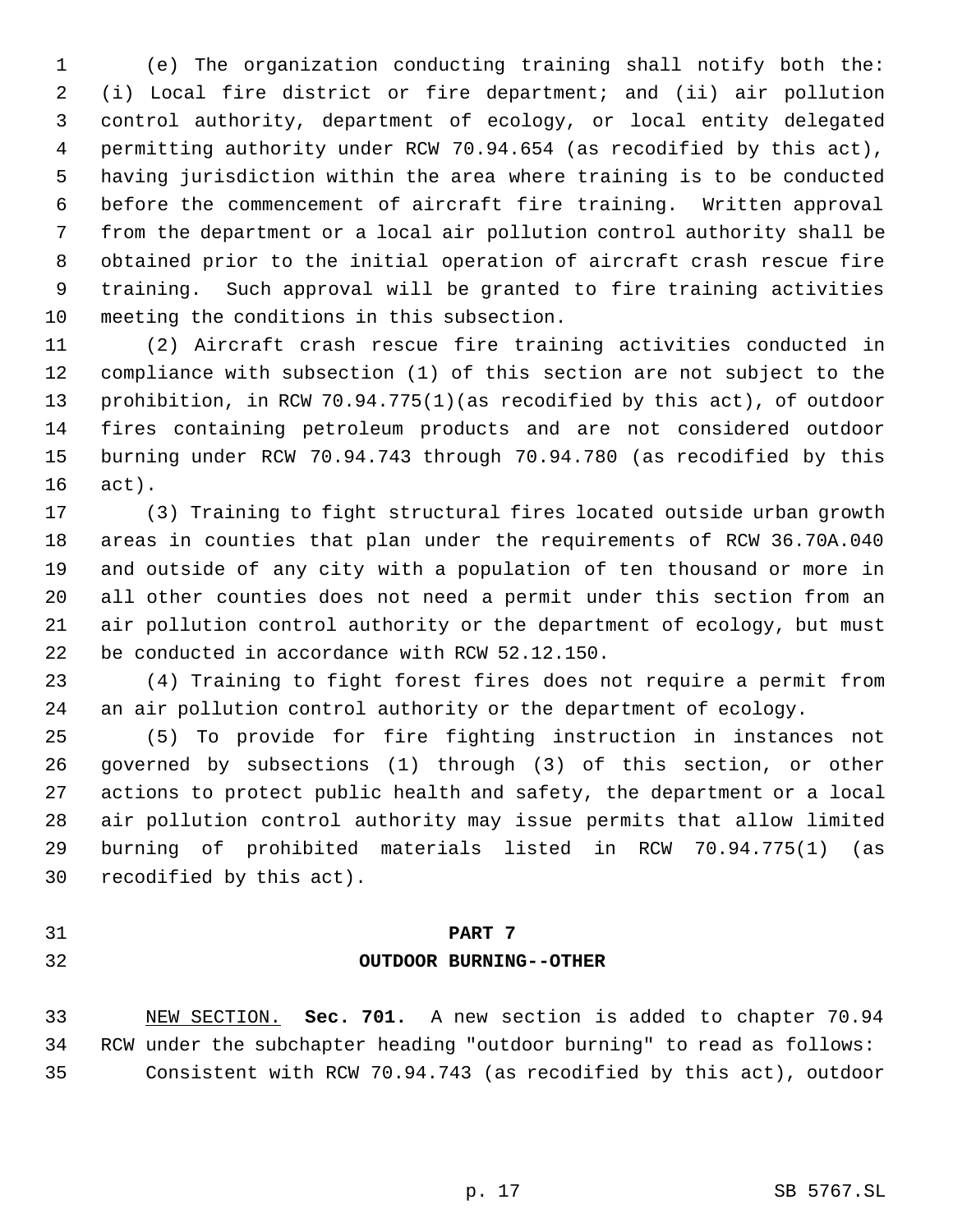burning may be allowed anywhere in the state for the exclusive purpose of managing storm or flood-related debris.

 NEW SECTION. **Sec. 702.** A new section is added to chapter 70.94 RCW under the subchapter heading "outdoor burning" to read as follows: Nothing in this chapter prohibits fires necessary for Indian ceremonies or for the sending of smoke signals if part of a religious ritual. Permits issued for burning under this section shall be drafted to minimize emissions including denial of permission to burn during periods of adverse meteorological conditions.

 **Sec. 703.** RCW 70.94.651 and 1991 c 199 s 407 are each amended to read as follows:

12 Nothing ((contained)) in this chapter ((shall)) prohibits fires 13 necessary( $(+ \t+ (1))$ ) to promote the regeneration of rare and endangered plants found within natural area preserves as identified under chapter 15 79.70 RCW( $\left(\frac{1}{t} \text{ and } 2\right)$  for Indian ceremonies or for the sending of smoke 16 signals if part of a religious ritual)). Permits issued for burning under this section shall be drafted to minimize emissions including denial of permission to burn during periods of adverse meteorological conditions.

 NEW SECTION. **Sec. 704.** A new section is added to chapter 70.94 RCW under the subchapter heading "outdoor burning" to read as follows: Any person who proposes to set fires in the course of weed abatement shall obtain a permit from an air pollution control authority, the department of ecology, or a local entity delegated permitting authority under RCW 70.94.654 (as recodified by this act). General permit criteria of statewide applicability shall be established by the department, by rule, after consultation with the various air pollution control authorities. Permits shall be issued under this section based on seasonal operations or by individual operations, or both. All permits shall be conditioned to insure that the public interest in air, water, and land pollution and safety to life and property is fully considered. In addition to any other requirements established by the department to protect air quality pursuant to other laws, applicants for permits must show that the setting of fires as requested is the most reasonable procedure to follow in safeguarding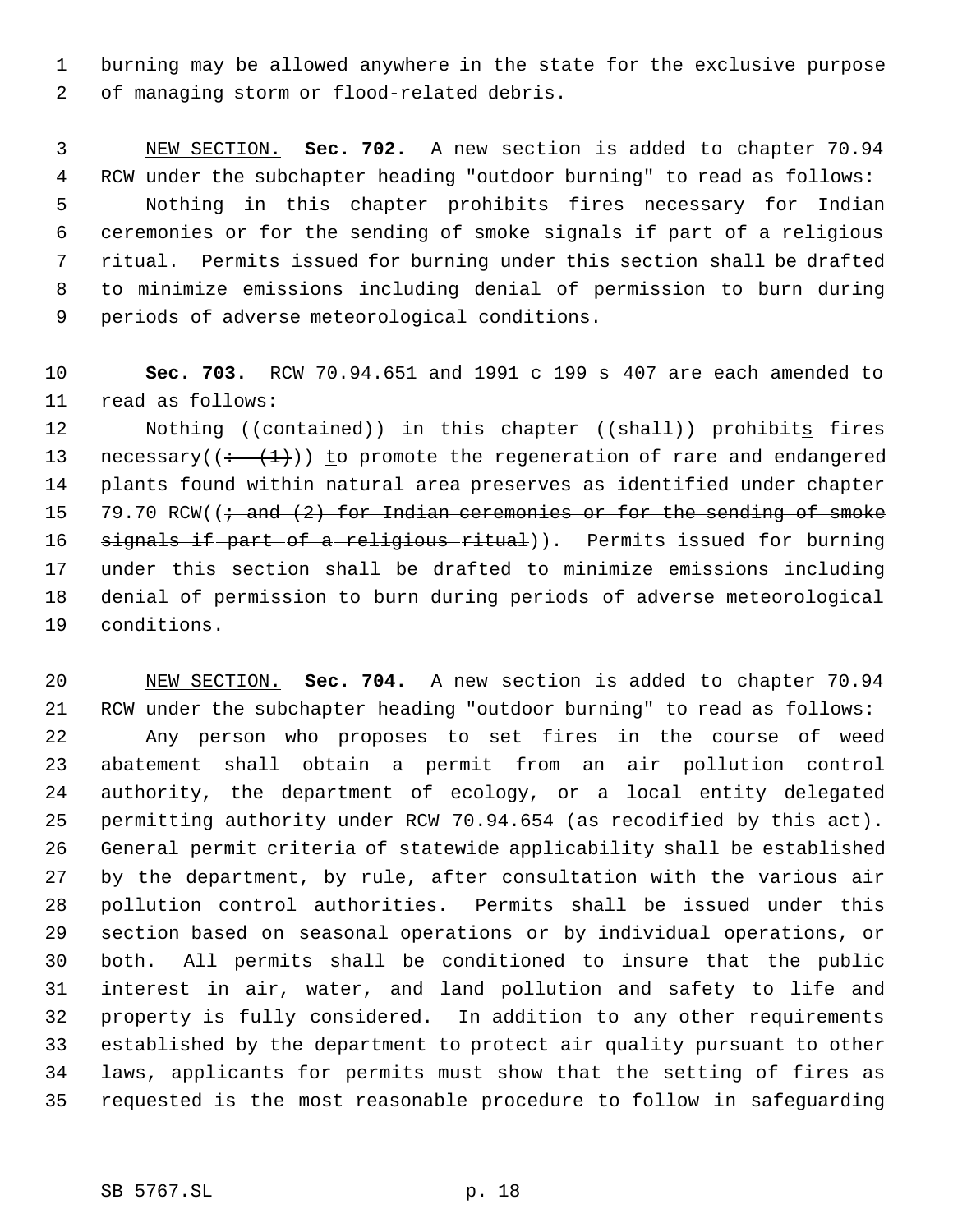life or property under all circumstances or is otherwise reasonably necessary to successfully carry out the enterprise in which the applicant is engaged, or both. All burning permits will be designed to minimize air pollution insofar as practical. Nothing in this section relieves the applicant from obtaining permits, licenses, or other approvals required by any other law. An application for a permit to set fires in the course of weed abatement shall be acted upon within seven days from the date such application is filed.

 NEW SECTION. **Sec. 705.** A new section is added to chapter 70.94 RCW under the subchapter heading "outdoor burning" to read as follows: Consistent with RCW 70.94.745 (as recodified by this act), neither a permit nor the payment of a fee shall be required for outdoor burning for the purpose of disposal of tumbleweeds blown by wind. Such burning shall not be conducted during an air pollution episode or any stage of impaired air quality declared under RCW 70.94.715. This section shall only apply within counties with a population less than two hundred fifty thousand.

#### **PART 8**

# **MISCELLANEOUS PROVISIONS**

 NEW SECTION. **Sec. 801.** Part headings as used in this act are not any part of the law.

 NEW SECTION. **Sec. 802.** The following sections are recodified in chapter 70.94 RCW in the following order under the subchapter heading "outdoor burning."

- RCW 70.94.775
- RCW 70.94.743
- RCW 70.94.780
- RCW 70.94.755
- RCW 70.94.760
- RCW 70.94.765
- RCW 70.94.745
- RCW 70.94.750
- RCW 70.94.650
- RCW 70.94.654